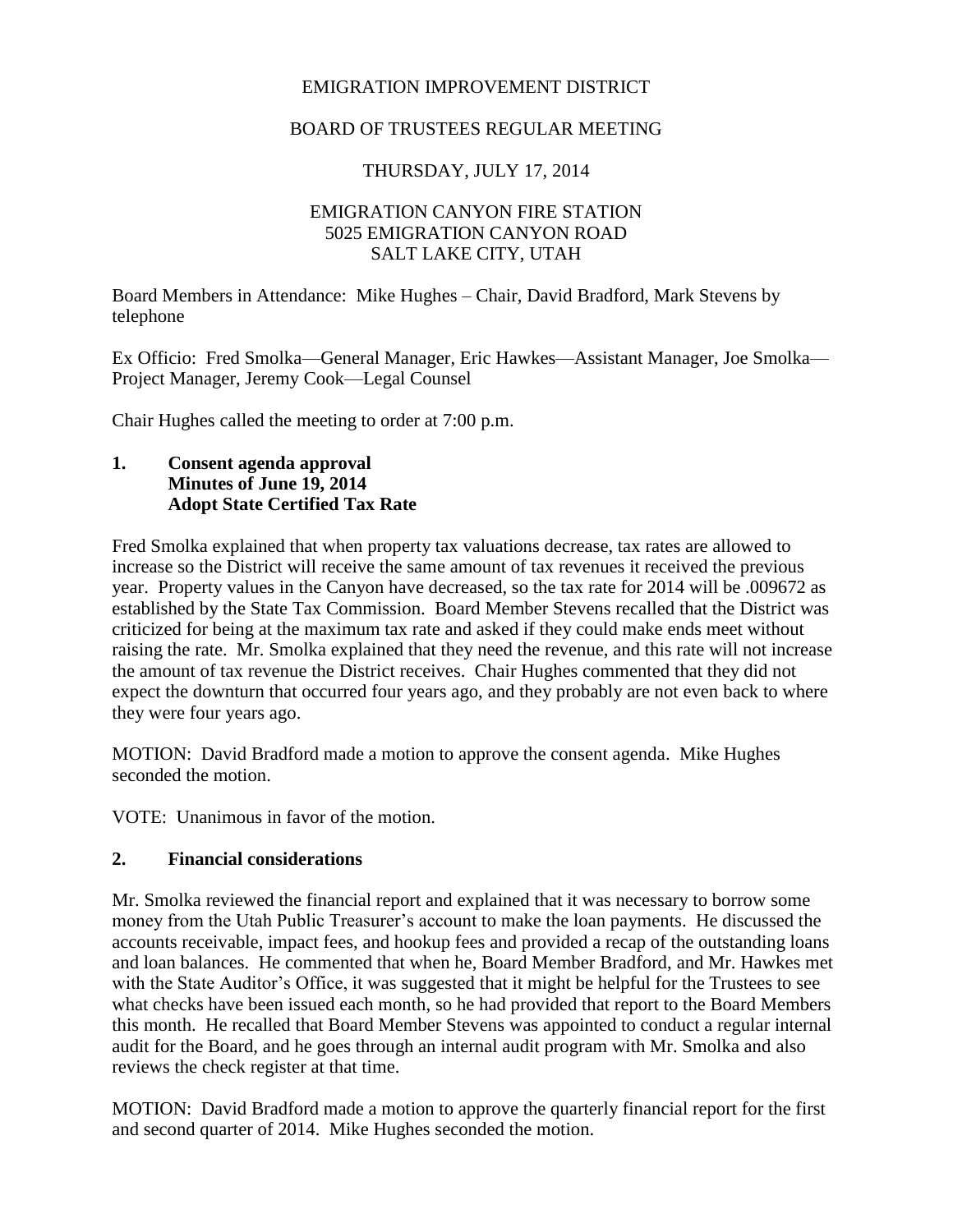Emigration Improvement District Board of Trustees Meeting July 17, 2014 Page 2 of 4

VOTE: Unanimous in favor of the motion.

# **3. Report on certified delinquent notices and water turnoff notices**

Mr. Hawkes reported that he is preparing the list of delinquent accounts for the certified delinquent list, and about 69 potential accounts that will be certified to the County. He has prepared a letter for each property owner with a delinquent account showing the amount currently owed and the amount they will owe if the account is certified to the County. He has also issued a water shutoff notice to five individuals who have not made a payment in the last 90 days or more.

Board Member Stevens asked how many of the delinquent accounts are not hooked up to water and now have to pay the new hydrant fee. Mr. Hawkes replied that more than 40 of the accounts on the certified delinquency list are being billed for the fire hydrant fee and were not billed previously. Board Member Stevens believed a fair number of those being billed for the hydrant fee are opposed to it. Chair Hughes stated that he can understand why people may not want to pay another bill, but he does not understand why they think the obligation should go away because they don't want to pay it. Board Member Bradford recalled that they discussed these issues when they considered levying the fee in the first place and decided they needed to do it because of the need of the District. Chair Hughes asked how long people have to respond before being placed on the certified delinquent list. Mr. Hawkes replied that they were given a deadline of July 31.

## **4. New connections**

Mr. Hawkes reported on two new connections to the system. Mr. Smolka reported that they anticipate at least two additional connections. Board Member Bradford asked if that is the number of connections they can normally expect. Chair Hughes commented that they actually have had more connections than what they had projected.

## **5. Ken Struhs and Sandra Smeeding repairs completed**

Mr. Hawkes reported that they repaired Mr. Struhs's driveway. He explained that there was no other location for the meter, so they lowered the lid about 3 inches, removed the asphalt, and put in new concrete, and Mr. Struhs seems to be happy to have it repaired. The cost of that repair was about \$1,900. They also did a similar repair in Sandra Smeeding's driveway. Mr. Smolka requested that the District not put meters in driveways in the future.

## **6. Report on meeting with State and County on septic system funding**

Chair Hughes explained that they had a roundtable discussion with about 20 people from the State and Salt Lake County regarding potential solutions to septic system issues in Emigration Canyon. He believed most of them believe alternative solutions are needed for failing septic systems, even though it may not yet be presenting in the creek. They want the EID to act as the body politic to help consolidate several properties and solve their septic issues. He got the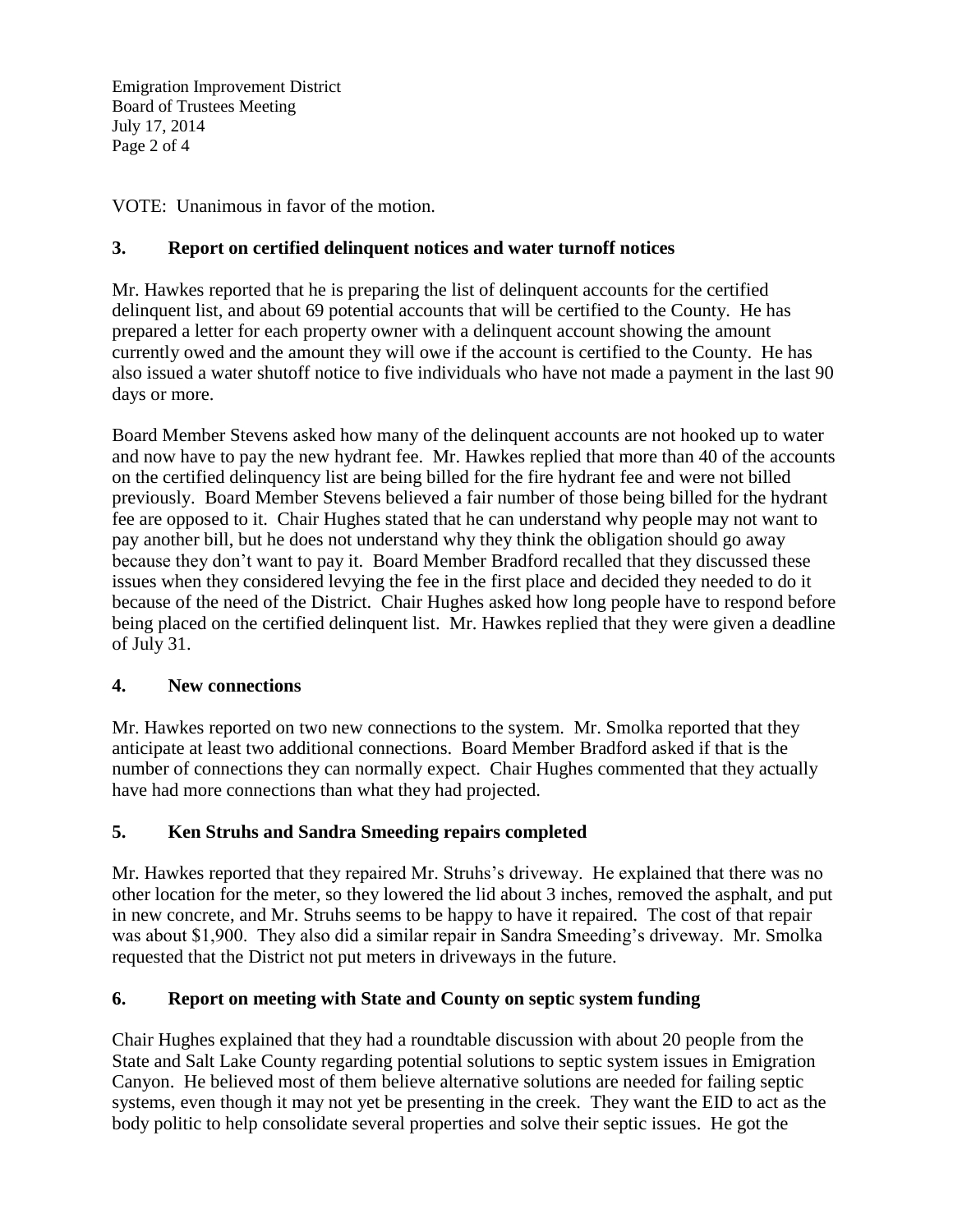Emigration Improvement District Board of Trustees Meeting July 17, 2014 Page 3 of 4

impression that they actually want to do something and could put funding together to do so. He offered to identify some sites the EID could take on initially, and the State and County will see if they can put together funding mechanisms to initiate them. Board Member Bradford stated that he likes the concept of looking at this as a set of model projects rather than the rescue of desperately failing systems. By doing that, it may be easier to get a group to participate with each other and not meet the resistance that comes from identifying a property as having a failing septic system. Chair Hughes clarified that they are not talking about someone putting in an alternative system on their own property; this has to be a situation where they cannot, so it means putting a system off-site at a considerable cost. However, if they can get a funding mechanism in place, they could make it work. He commented that attitudes seemed to completely change during the meeting and turned in the direction proposed by the EID. He also explained that all the parties have agreed to exchange information and have it all in one repository. He stated that no problems are showing up in the creek like some of the agencies believe, but they can take advantage of the fact that they are focused on Emigration Canyon to get some funding to help solve some problems in the Canyon.

Board Member Bradford commented that, if they could get at least two demonstrations that would serve 10 to 12 people between them and simultaneously get experience in how the systems operate, how they are installed, and what the impact is on homeowners, they would be in a dramatically better position to roll this out in the community in general. He also noted that it is primarily animals and wildlife that pollute the stream, although Chair Hughes stated that they also discussed the impacts recreationalists have on the stream.

#### **7. New well status report and water system report**

Mr. Hawkes reported that the Upper Freeze Creek Well is up and running again and is performing well. He explained that they have conducted multiple tests, and some defects were found in the pump, which was warrantied. However, the pump supplier said the cause of the problem was voltage spikes, and they thought it might be the variable speed drives or the filters. They did find that the grounding on the system was poorly done, and Rocky Mountain Power did not have their panel grounded to the system. The EID has run an additional ground so it is grounded with that and vice versa. There was also a 3% direct current going down the ground that they thought might be an issue, but the professionals have indicated that is well within tolerance levels. They have also added another surge protector and may do some other things for double protection. This is currently covered by Hills Construction and Aqua Engineering under warranty, and he has not heard that there would be additional costs to the District other than possibly the cost of materials.

Chair Hughes asked about the water levels. Mr. Hawkes reported that the well is currently pumping at about 902 feet, and previously it was pumping at 899 or 898. Board Member Stevens asked how much they are pumping from the well. Mr. Hawkes replied that for the last week they have pumped it at 260 gpm almost nonstop. He stated that before they got the Upper Freeze Creek Well running again they were pumping Well 2 down to about 530 feet, Brigham Fork was pumping down to about 323 feet, and Well 1 was pumping down to about 120 feet.